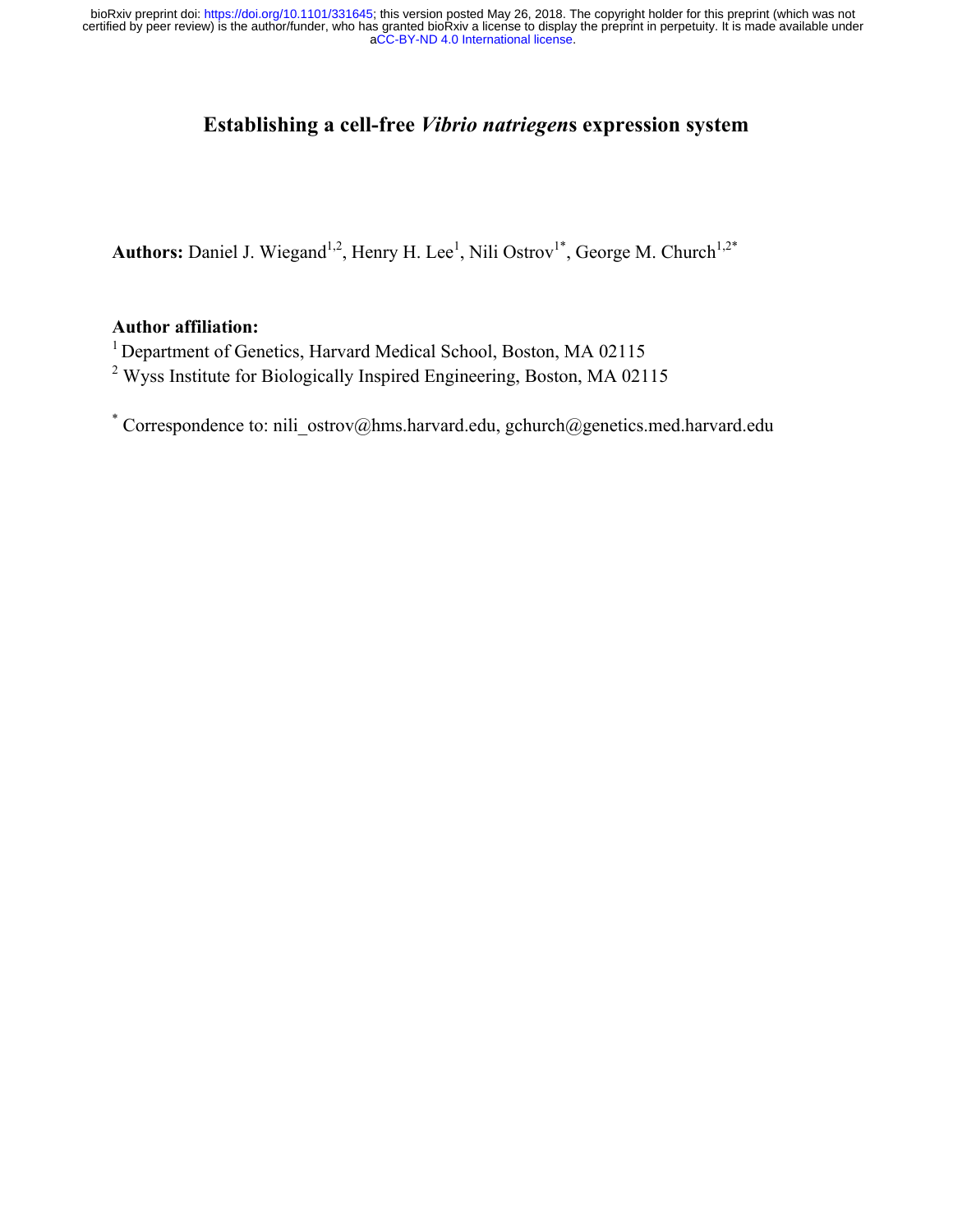[aCC-BY-ND 4.0 International license.](http://creativecommons.org/licenses/by-nd/4.0/) certified by peer review) is the author/funder, who has granted bioRxiv a license to display the preprint in perpetuity. It is made available under bioRxiv preprint doi: [https://doi.org/10.1101/331645;](https://doi.org/10.1101/331645) this version posted May 26, 2018. The copyright holder for this preprint (which was not

## **Abstract**

The fast growing bacterium *Vibrio natriegens* is an emerging microbial host for biotechnology. Harnessing its productive cellular components may offer a compelling platform for rapid protein production and prototyping of metabolic pathways or genetic circuits. Here, we report the development of a *V. natriegens* cell-free expression system. We devised a simplified crude extract preparation protocol and achieved  $>260\mu$ g/mL of super-folder GFP in a small-scale batch reaction after three hours. Culturing conditions, including growth media and cell density, significantly affect translation kinetics and extract protein yield. We observed maximal protein yield at incubation temperatures of 26°C or 30°C, and show improved yield by tuning ions crucial for ribosomal stability. This work establishes an initial *V. natriegens* cell-free expression system, enables probing of *V. natriegens* biology, and will serve as a platform to accelerate metabolic engineering and synthetic biology applications.

**Keywords**: *Vibrio natriegens*, crude cell extract, cell-free system, TX-TL, *in-vitro* protein synthesis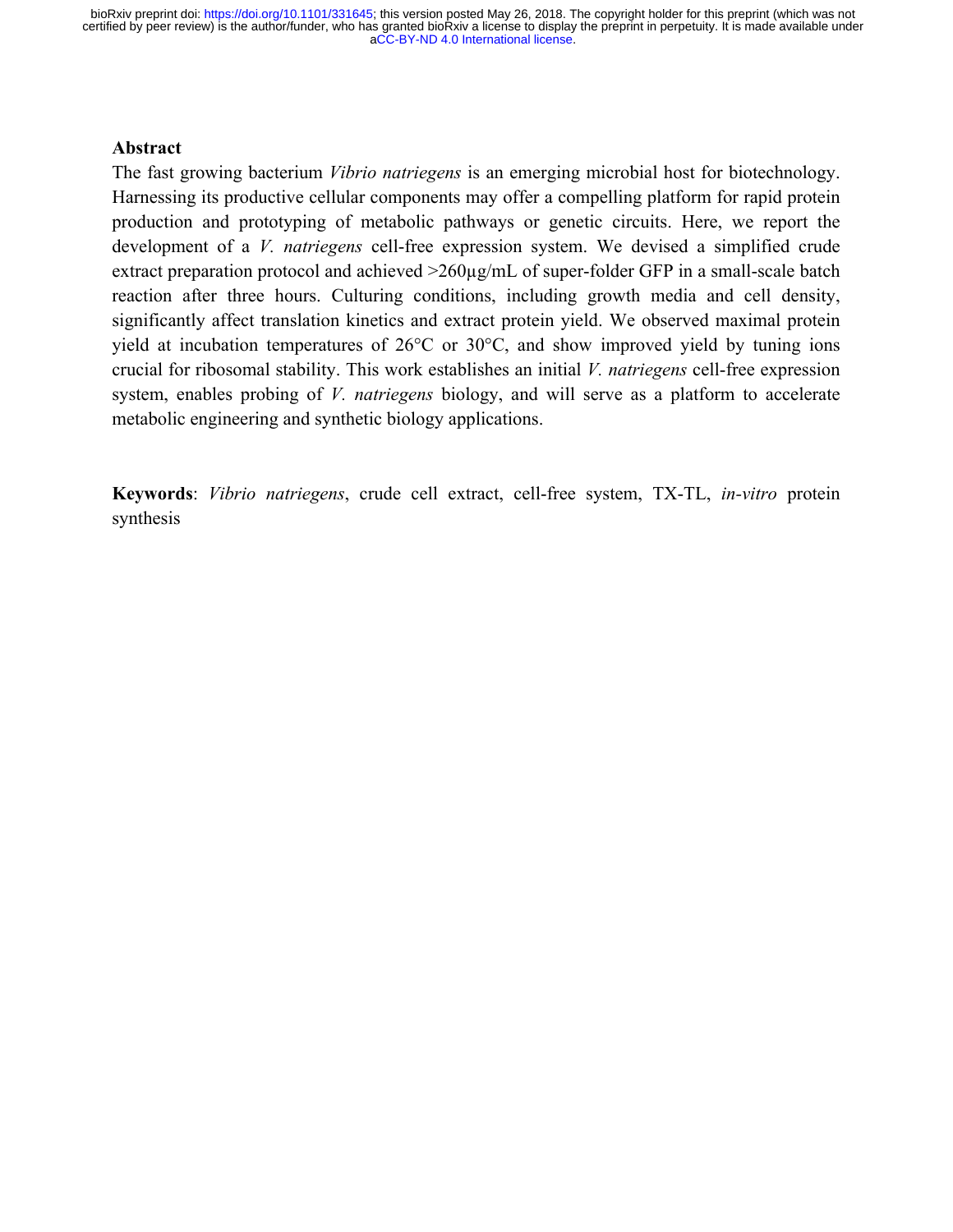[aCC-BY-ND 4.0 International license.](http://creativecommons.org/licenses/by-nd/4.0/) certified by peer review) is the author/funder, who has granted bioRxiv a license to display the preprint in perpetuity. It is made available under bioRxiv preprint doi: [https://doi.org/10.1101/331645;](https://doi.org/10.1101/331645) this version posted May 26, 2018. The copyright holder for this preprint (which was not

With the shortest doubling time of all known organisms, *Vibrio natriegens* has garnered considerable interest as a promising microbial host to accelerate research and biotechnology  $1-4$ . Its rapid growth rate, which has been linked to high rates of protein synthesis  $5$  and metabolic efficiency <sup>6,7</sup> suggests that this host may be harnessed as a powerful cell-free expression system. Cell-free bioproduction of protein and chemicals has been extensively demonstrated in *E. coli*, with recent work in several other bacteria <sup>8–13</sup>. Accordingly, we assessed *V. natriegens* crude cell extract productivity in small-scale batch reactions using super-folder GFP (sfGFP) controlled by a T7 promoter. We systematically explored culturing conditions and extract additives to provide an initial *V. natriegens* cell-free system which produces a comparable protein yield to that of cell-free *E. coli* similarly tuned in this work. Our calibration offers conditions for cell-free protein expression in *V. natriegens* and sheds light on critical factors for future process engineering  $^{14,15}$ 

Since a cell-free preparation protocol has not yet been described for *V. natriegens* to date, we evaluated established methods for extract preparation for *E.coli* and other bacterial systems <sup>10,16–</sup>  $18$ . Overall, we aimed for general accessibility and reproducibility by opting at each step for commonly available equipment while considering ease of user operation and cost reduction. Our preparation protocol utilizes one liter cultures in shake flasks, cell lysis by pulse sonication, and small-scale (10 µL) batch reactions in a 96- or 384-well format to maximize parallelization and screening throughput  $17$ .

We first assessed the effect of *V. natriegens* culturing conditions on extract productivity. We tested commonly available microbiological media, supplemented with salt as needed to maintain robust growth 1,2,5,19. Crude cell extracts were prepared from *V. natriegens* cultures growing in the following six media: LB with  $3\%$  (w/v) NaCl (LB3), LB with V2 salts (LB-V2), LB with Ocean Salts (LBO), Nutrient Broth with Ocean Salts (NBO), Brain Heart Infusion Broth with Ocean Salts (BHIO), and Marine Broth (MB). Cultures were grown at 30°C and harvested at OD600 of 1.0 (**Methods**).

We found that the choice of growth media significantly effects cell extract productivity. Extracts cultured in LB-V2 produced the highest protein yield ( $196 \pm 12.46 \,\mu$ g/mL), followed by extracts cultured in BHIO (58.86  $\pm$  2.61 µg/mL) and LB3 (33.18  $\pm$  5.57 µg/mL) (**Figure 1a, Supplementary Figure 1a**). Low protein yield was observed from extracts cultured in NBO and LBO media, with no significant protein expression observed from extracts cultured in MB media. We thus elected to use LB-V2 extracts for all further investigations.

Previous studies have suggested that higher cellular ribosomal content is required to support faster growth rates  $5,20$ . To test whether extract productivity could be used as a proxy for active ribosomes in each growth medium, we assessed the correlation between the culture generation time and extract protein yield (**Figure 1b, Supplementary Figure 1c**). Our data shows no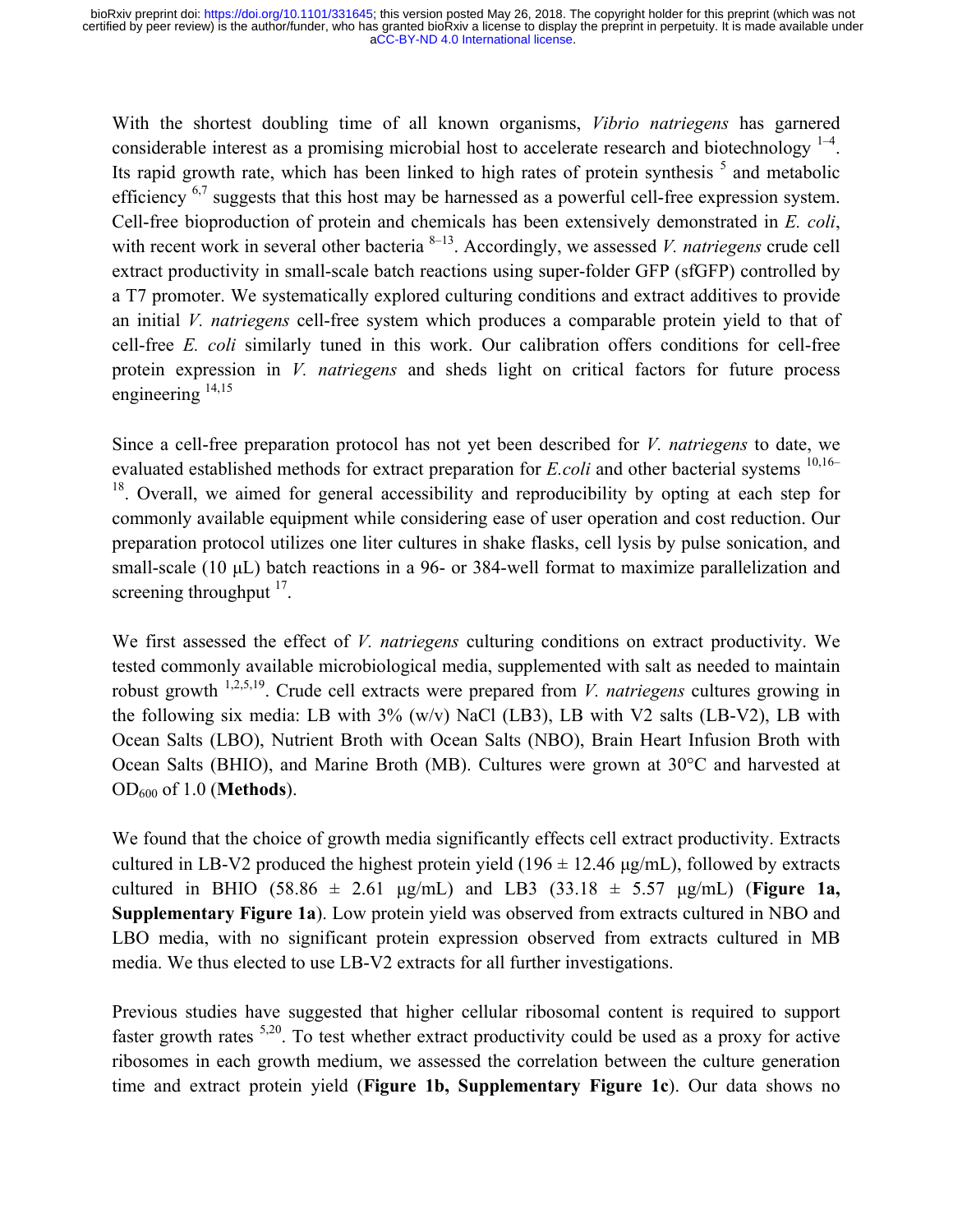relationship between generation time and cell extract productivity. The three shortest generation times at at 30 °C were MB, LB-V2, and LB3 (20.14  $\pm$  2.16, 20.55  $\pm$  0.63 and 22.14  $\pm$  1.13 minutes, respectively). However, extracts from LB-V2 cultures produced significantly more protein than extract from all other culture media (~6-fold more than LB3).

To gain deeper insight into the difference between growth media, we assessed translation kinetics for each growth media type by examining the rate of accumulating sfGFP (**Supplementary Figure 1b, Methods**). As expected, LB-V2 extracts had the maximum rate of protein synthesis, which was achieved after  $\sim$ 30 minutes. However, NBO extracts reached its maximum synthesis rate in only  $\sim$ 15 minutes, though the rate was 2.6-fold lower, and the total protein yield was 19.6-fold lower. Intriguingly, though their rate and total yield were significantly lower than that of LB-V2 extract, BHIO and LB3 extracts appear to sustain protein synthesis more robustly compared to other extracts, as evidenced by the protracted time constants for maximum and minimal rates. Overall, all extracts demonstrated a decay in rate of protein expression after 60 minutes, indicating consumption of input building blocks, buildup of inhibitory byproducts, or depletion of the sfGFP template. Overall, these results indicate significant variation in the fraction of active translation between media types. Specifically, potassium and magnesium ions, which are present in LB-V2 but not LB3, may enhance the stability of translation components in crude cell extract. Given the significant impact of culture media on extract yield, further investigation and development of customized cell-free growth medium for extract preparation may be required.

Active cell-free extracts are routinely produced using exponentially growing cells<sup>17,21</sup>. We thus tested the impact of *V. natriegens* cell density at harvest on extract productivity. Cells were grown in LB-V2 media, harvested at  $OD_{600}$  of 0.5, 1.0 or 3.0 and the corresponding sfGFP yield was measured (**Figure 1c, Supplementary Figure 2**). We found the most productive extracts were obtained from mid-logarithmic cultures ( $OD<sub>600</sub> = 1.0$ ), compared to 6.2-fold lower yield from late-logarithmic cultures ( $OD_{600} = 3.0$ ). We were unable to detect sfGFP production from extracts obtained from early-logarithmic cultures ( $OD<sub>600</sub> = 0.5$ ). These effects of cell density on extract performance are consistent with those reported for other cell-free systems <sup>17</sup>.

Cell-free extracts uniquely allow cellular components to operate decoupled from their culturing conditions. We thus turned to calibrating cell-free reaction conditions. We examined incubation temperatures ranging 18-37°C and observed maximal protein expression at 26°C and 30°C  $(262.28 \pm 8.13$  and  $265.01 \pm 8.15$   $\mu$ g/mL, respectively) (**Figure 2a**). While *in vivo* growth rate for *V. natriegens* increases with temperature and is maximal at  $37^{\circ}C^{-1,19}$ , extracts incubated at 30°C produced 3-fold more protein than those incubated at 37°C. These results support the hypothesis that *V. natriegens'* rapid growth at higher temperature is aided by a larger number of ribosomes, rather than more efficient ones  $<sup>5</sup>$ . It may also be the case that more functional</sup> ribosomes are present at lower temperatures despite a higher total number at higher temperature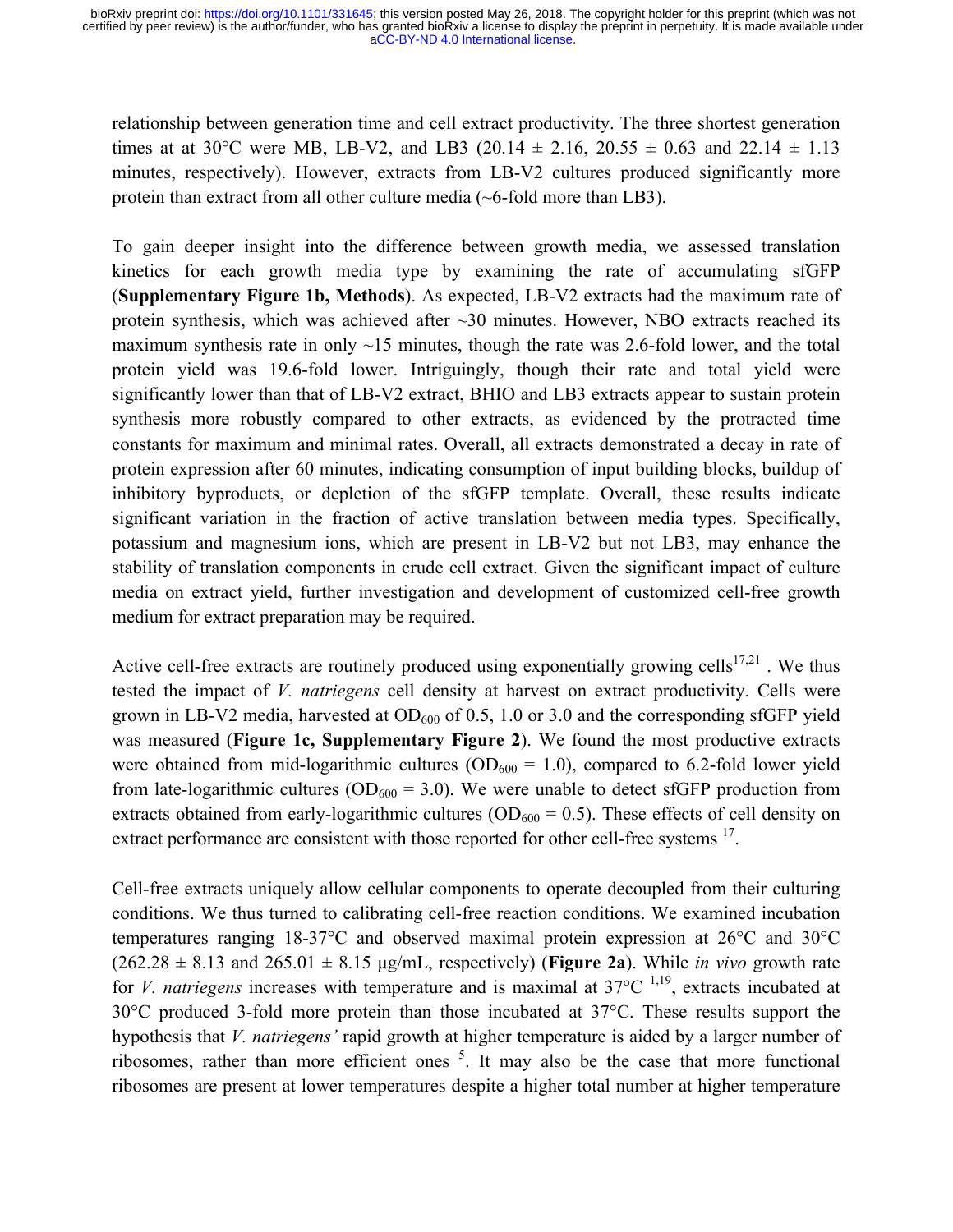as observed in *E. coli* <sup>22</sup>. Further investigation of ribosome content and availability is warranted to elucidate the underlying biology. In addition, the reduced protein yields at temperatures higher than 30°C may be artifactual due to our choice of T7 polymerase. Due to its high processivity, T7 polymerase has been shown to reduce protein yield in a bacterial cell-free system by disrupting the coupling of transcription and translation  $^{23}$ . Further improvements may be made by using mutant T7 polymerases or endogenous promoters. For further investigations, we chose to incubate all *V. natriegens* cell-free reactions at 26°C.

Having set an incubation temperature for optimal extract productivity, we then tuned the range of potassium and magnesium ions in the extract reaction  $10,18$ . In general, we found the additional of potassium ions  $(K^+)$  had a significant effect on both yield and rate of protein expression, while magnesium ions  $(Mg^{2+})$  had only moderate effect at the tested conditions (**Figure 2b-c**, **Supplementary Figure 3**). We set our assay conditions at 80 mM  $K^+$  and 3.5 mM  $Mg^{2+}$ , which yielded the highest reaction productivity for sfGFP expression (248.75  $\pm$  6.82 µg/mL and 217.87  $\pm$  23.40 µg/mL, respectively). It is worth noting, that when performing this calibration on both a plate reader and thermocycler, we observed an 1.25-fold average increase in protein yield using a thermocycler; likely due to uniform heat distribution (**Supplementary Figure 3**).

We then sought to determine if the total amount of crude extract needed per sample could be lowered while retaining reaction productivity. The percent of cell free reaction that comprises crude cell extract varies between different bacterial systems  $12,17$  and titration of the cellular components has been shown to improve protein yield  $9$ . We thus tested reactions where the percent of extract was varied, ranging 35% to 15%, and monitored the kinetics of sfGFP accumulation. Surprisingly, we found that decreasing the extract from 35% to 30% of the total reaction volume resulted in significant improvement in protein yield (43% increase) with no significant change in expression rate (**Figure 2d**, **Supplementary Figure 4**). Further decrease in extract amount (25% to 20%) resulted in a decreased rate of protein expression without significant change in protein yield. These results indicate up to half of the original extract volume can be used with increased or equal reaction productivity, which greatly increases the number of cell-free reactions produced from a single culture batch. It is worth also noting that the lowering the total extract percentage per reaction volume yielded sustained protein production for the duration of the reaction (**Supplementary Figure 4**).

The use of linear DNA as template in cell-free expression systems is desirable for highthroughput and rapid testing without requiring cloning of plasmids  $18$ . We thus evaluated protein production using either circular plasmid or linear PCR product (**Figure 2e**). In addition to sfGFP under T7 promoter, our PCR amplicon also contained 98bp of non-coding DNA at the 3' end of the construct. We observed protein production from the PCR amplicon to be 13.5-fold lower than an equimolar amount of circular plasmid, suggesting rapid DNA degradation by cellular nucleases. To test whether a linear template could be protected from nuclease digestion, we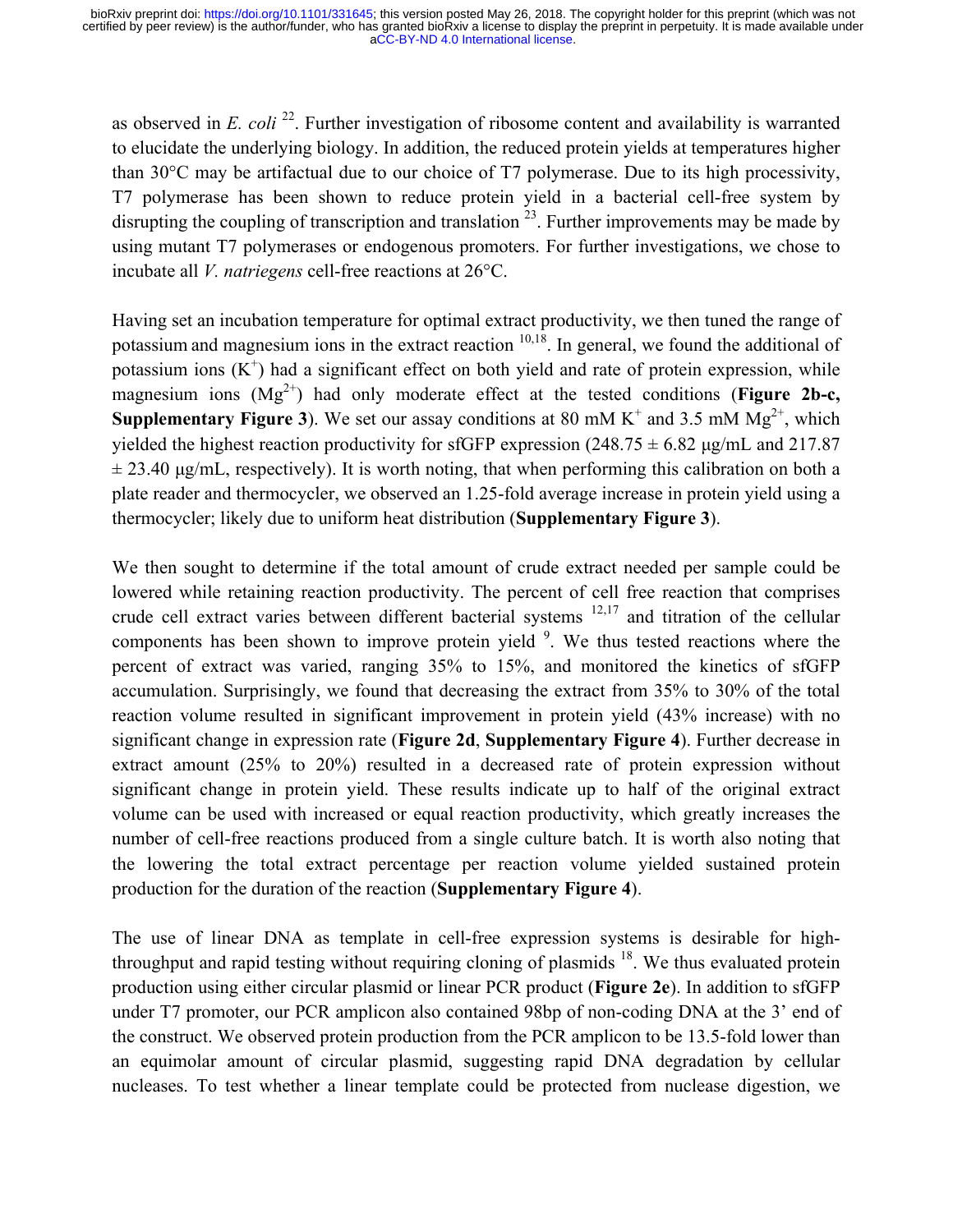assessed sfGFP expression using a PCR product with two phosphorothioated bonds on each end  $24$ . Notably, this modified linear template was also shorter, carrying only 40bp of non-coding sequence at the 3'. We observed no improvement in protein yield using protected linear template (**Figure 2e**), suggestive of endonuclease, rather than exonuclease, activity. In fact, the modified short template had 2-fold lower yield compared with longer, non-modified template. Padding of linear templates with non-coding sequences  $24$  or inactivation of endogenous nucleases by genome engineering will likely improve protein yield significantly and warrants further investigation.

To monitor the kinetics of linear DNA template degradation, we used a linear DNA template labeled with fluorescent nucleotides (**Methods**)<sup>24</sup>. We found that more than 50% of template was degraded in the first 10 minutes of cell-free reaction (**Figure 2f**). No significant difference in degradation was observed using the shorter phosphorothioated template, corroborating our previous observations that protecting the 5' ends of linear DNA does not improve template stability and that less non-coding padding decreases protein yield. Further work is required to address linear template stability in *V. natriegens* extracts. Promising directions may include template modifications or reduction of host nuclease activity by inclusion of a gam-like protein  $24,25$ . Alternatively, engineering of the host genome may provide facile production of highly active extracts free from these considerations 26.

Finally, to place our *V. natriegens* system in context of other cell-free expression systems, we compared our protein yield to that of *E. coli* strain A19, an RNase I- deficient strain that is traditionally used for preparation of cell free reactions  $27,28$ . Crude cell extract was prepared from *E.coli* cultured in rich media (YPG) at 37 $^{\circ}$ C <sup>21</sup> and harvested at OD<sub>600</sub> 1.0 (**Methods**). We then performed similar calibration of reaction conditions for *E.coli* as described above for *V. natriegens* (**Supplementary Figure 5**). Under their respective optimal reaction conditions, we observed *E.coli* A19 to have comparable protein yield to wild type *V. natriegens*  (**Supplementary Figure 6**). Our results are also comparable with previously reported GFP yield for strain A19 using small-batch conditions 29. Kinetic analysis shows that *V. natriegens* extracts sustained elevated protein expression rates over 60 minutes, while *E. coli* extracts only sustains elevated rates for 20 minutes.

These are promising results given the use of wild type *V. natriegens*, which can direct enhancement of designated cell free strains. Higher protein yield could be achieved by further optimization of culturing and preparation conditions and may include: semi-continuous extract reactions to allow for energy regeneration, resupplying of amino acids, and the removal of waste products 12,30. In addition, engineering of *Vibrio natriegens,* for example using DNAse- or RNAse-deficient strains, removal of deleterious and competing metabolic pathways, and expression of additional tRNAs will likely further enhance protein yield  $31$ . These additional improvements will also enable the use of linear DNA to facilitate rapid prototyping and high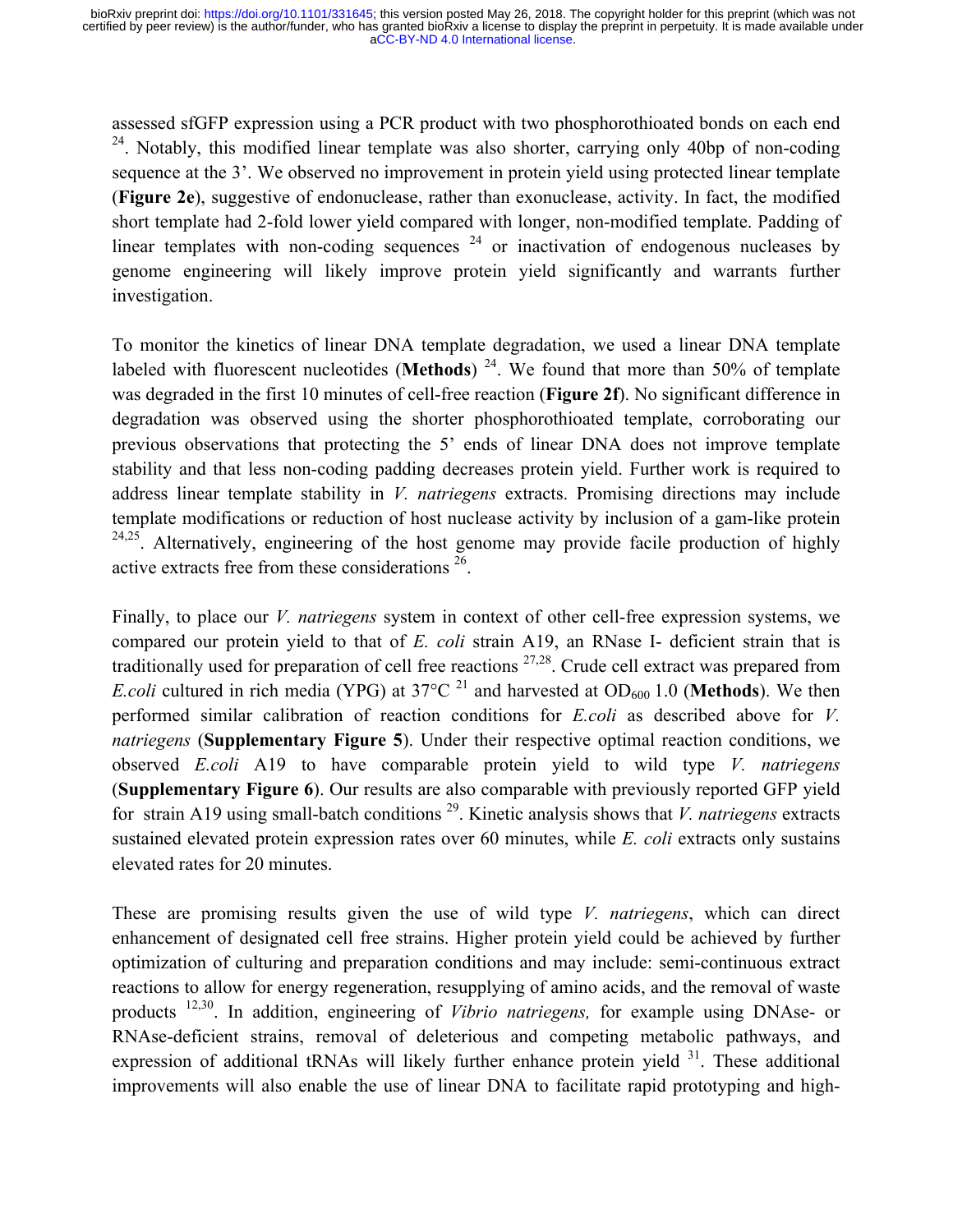throughput screens. Our work establishes an initial cell-free system in *V. natriegens* and sheds light on important factors for further development.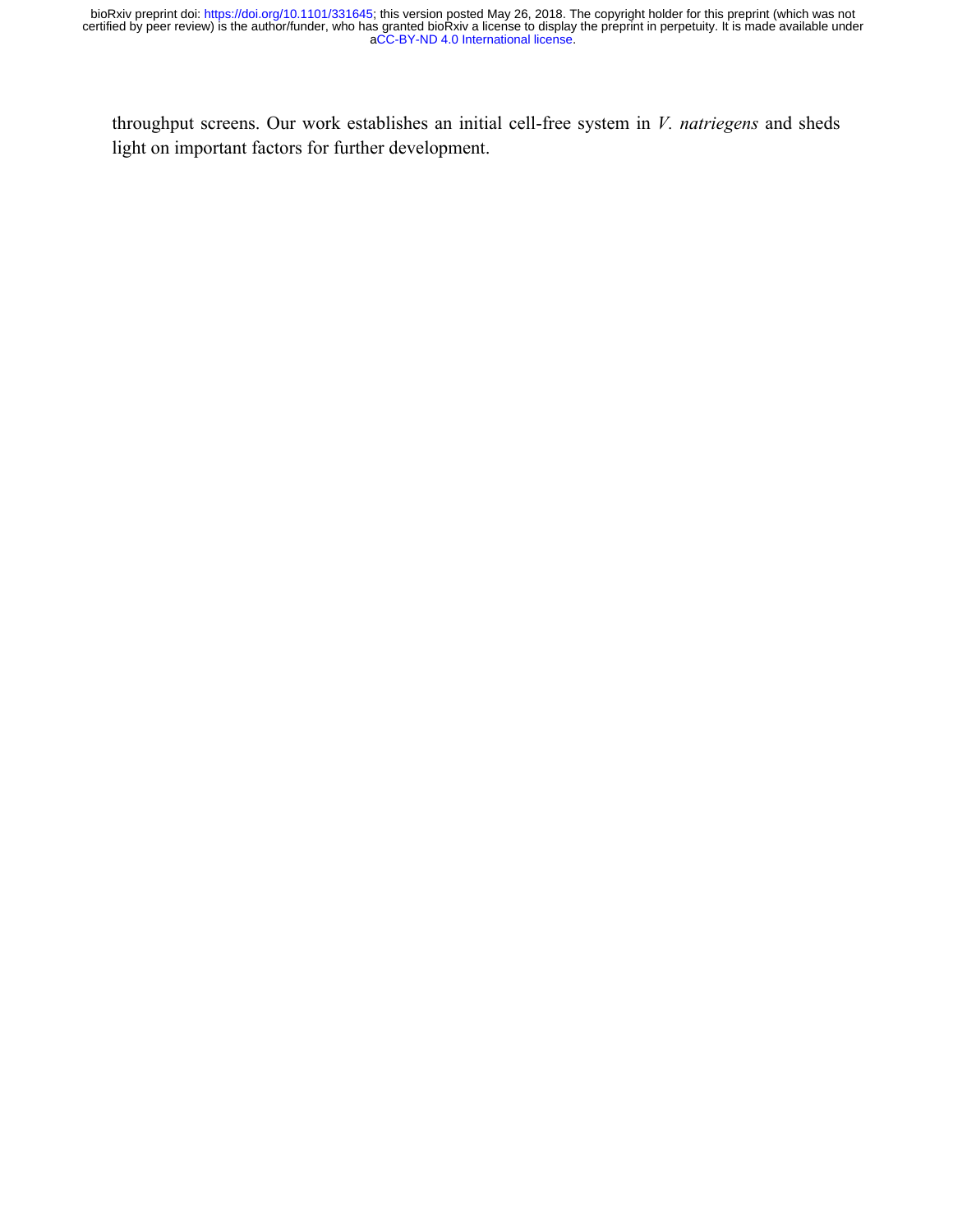[aCC-BY-ND 4.0 International license.](http://creativecommons.org/licenses/by-nd/4.0/) certified by peer review) is the author/funder, who has granted bioRxiv a license to display the preprint in perpetuity. It is made available under bioRxiv preprint doi: [https://doi.org/10.1101/331645;](https://doi.org/10.1101/331645) this version posted May 26, 2018. The copyright holder for this preprint (which was not



**Figure 1.** *V. natriegens* **culture conditions impact extract protein yield.** (a) Effect of culture growth media on cell-free extract protein yield. *V. natriegens* cells were grown in the indicated media at 30°C to  $OD_{600} = 1.0$ . Crude cell extract was prepared and production of sfGFP measured over three hours. (LB3 - LB with 3% (w/v) NaCl; LB-V2 - LB with V2 salts; LBO - LB with Ocean Salts, NBO - Nutrient Broth with Ocean Salts; BHIO - Brain Heart Infusion with Ocean Salts; and MB - Marine Broth). (b) Generation time and sfGFP yield for each media type tested. (c) Optical density at the time of cell harvest. Unless otherwise indicated, cell free reactions were incubated at 26°C in a thermocycler using 500 ng of plasmid DNA, 80 mM Kglutamate and 3.5 mM Mg-glutamate. sfGFP yield was measured after 3 hours. The mean and standard deviations are shown (N=3).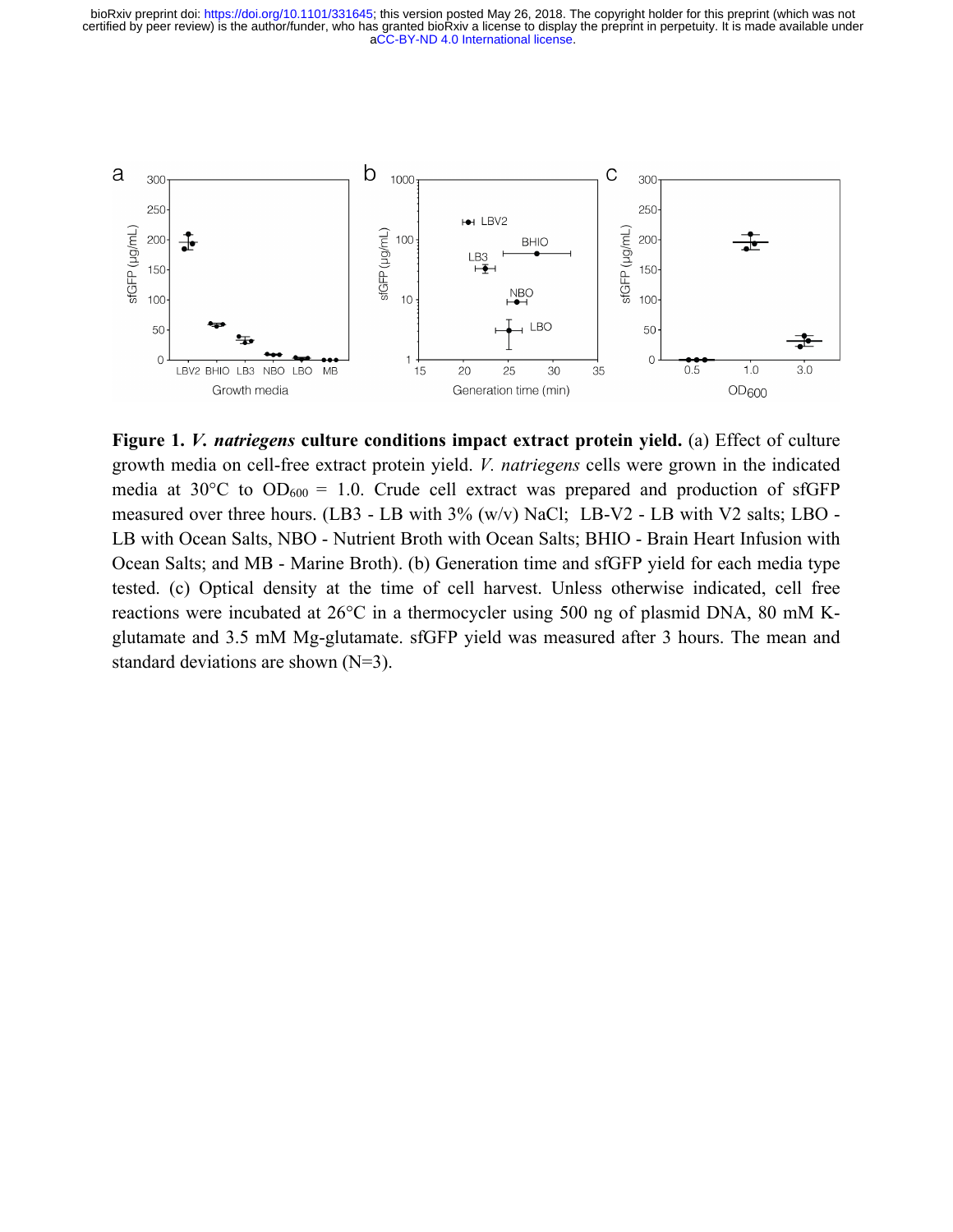[aCC-BY-ND 4.0 International license.](http://creativecommons.org/licenses/by-nd/4.0/) certified by peer review) is the author/funder, who has granted bioRxiv a license to display the preprint in perpetuity. It is made available under bioRxiv preprint doi: [https://doi.org/10.1101/331645;](https://doi.org/10.1101/331645) this version posted May 26, 2018. The copyright holder for this preprint (which was not



**Figure 2. Properties of** *V. natriegens* **crude cell free extract.** (a) Cell-free incubation temperature. (b) Supplemented potassium ions in reaction buffer. (c) Supplemented magnesium ions in reaction buffer. (d) Percent of cell free extract relative to total reaction volume. Yield and rate of reaction are shown. (e) Template DNA used for expression of sfGFP. Equimolar amount of circular plasmid (pJL1, grey), linear DNA (PCR product, black solid line) or linear DNA with two phosphorothioated bonds on each end (PCR product, black dotted line) was used. (f) Degradation of linear DNA template. Fluorescence of AlexaFluor 594-5-dUTP labeled linear template was monitored over two hours. Template with (dotted) or without (solid) two phosphorothioated bonds on each end was used. Unless otherwise indicated, all experiments were performed using *V. natriegens* crude cell extract incubated at 26°C for three hours, supplemented with 80mM K-glutamate and 3.5mM Mg-glutamate. The mean and standard deviations are shown (N=3).

#### **Supporting Information**

Attached supporting information document includes all materials & methods and supplementary figures for the main text.

#### **Author contribution**

DJW and NO designed and performed all experiments. DJW, HHL, and NO analyzed all data and wrote the manuscript. GMC supervised the study.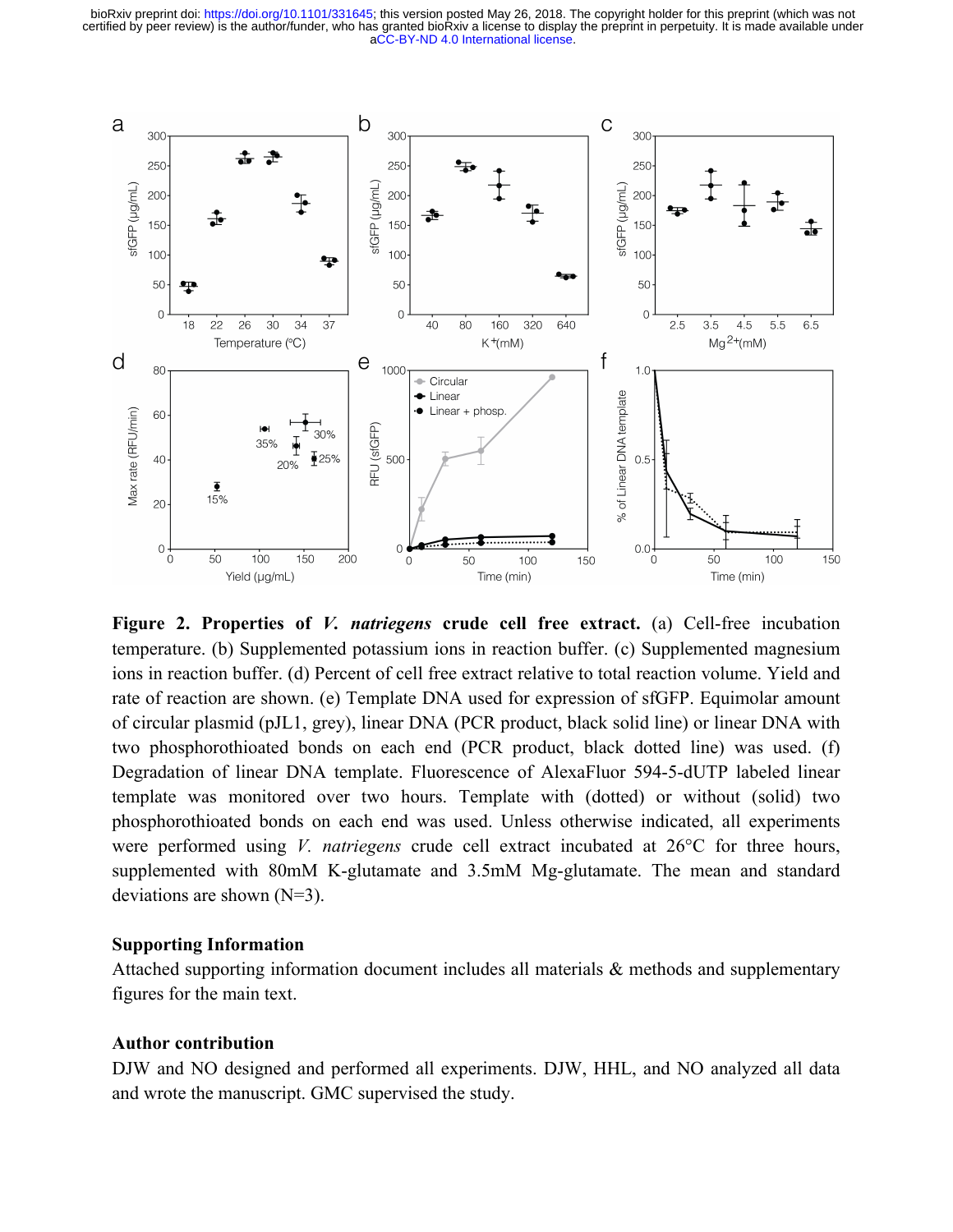## **Acknowledgments**

The authors would like to thank Nina Donghia for helpful discussion regarding cell-free extract preparation and Dr. David Thompson for providing sfGFP standards.

## **Funding**

This work was funded by the NIGMS 1U01GM110714-01 and DOE DE-FG02-02ER63445.

## **Notes**

DJW, NO, and GMC has filed a patent related to this work.

## **References**

(1) Lee, H. H., Ostrov, N., Wong, B. G., Gold, M. A., Khalil, A., and Church, G. M. (2016) Vibrio natriegens, a new genomic powerhouse. *bioRxiv*.

(2) Weinstock, M. T., Hesek, E. D., Wilson, C. M., and Gibson, D. G. (2016) Vibrio natriegens as a fast-growing host for molecular biology. *Nat. Methods*.

(3) Fernández-Llamosas, H., Castro, L., Blázquez, M. L., Díaz, E., and Carmona, M. (2017) Speeding up bioproduction of selenium nanoparticles by using Vibrio natriegens as microbial factory. *Sci. Rep. 7*, 16046.

(4) Dalia, T. N., Hayes, C. A., Stolyar, S., Marx, C. J., McKinlay, J. B., and Dalia, A. B. (2017) Multiplex Genome Editing by Natural Transformation (MuGENT) for Synthetic Biology in Vibrio natriegens. *ACS Synth. Biol.*

(5) Aiyar, S. E., Gaal, T., and Gourse, R. L. (2002) rRNA promoter activity in the fast-growing bacterium Vibrio natriegens. *J. Bacteriol. 184*, 1349–1358.

(6) Hoffart, E., Grenz, S., Lange, J., Nitschel, R., Müller, F., Schwentner, A., Feith, A., Lenfers-Lücker, M., Takors, R., and Blombach, B. (2017) High substrate uptake rates empower Vibrio natriegens as production host for industrial biotechnology. *Appl. Environ. Microbiol.*

(7) Long, C. P., Gonzalez, J. E., Cipolla, R. M., and Antoniewicz, M. R. (2017) Metabolism of the fast-growing bacterium Vibrio natriegens elucidated by (13)C metabolic flux analysis. *Metab. Eng. 44*, 191–197.

(8) Li, J., Wang, H., Kwon, Y.-C., and Jewett, M. C. (2017) Establishing a high yielding streptomyces-based cell-free protein synthesis system. *Biotechnol. Bioeng. 114*, 1343–1353.

(9) Wang, H., Li, J., and Jewett, M. C. (2018) Development of a Pseudomonas putida cell-free protein synthesis platform for rapid screening of gene regulatory elements. *Synth. Biol. 3*.

(10) Moore, S. J., Lai, H.-E., Needham, H., Polizzi, K. M., and Freemont, P. S. (2017) Streptomyces venezuelae TX-TL - a next generation cell-free synthetic biology tool. *Biotechnol. J. 12*.

(11) Kim, J. K., Kang, H., Chae, J. S., Park, Y. H., and Choi, Y. J. (2000) Synthesis of cefminox by cell-free extracts of Streptomyces clavuligerus. *FEMS Microbiol. Lett. 182*, 313–317.

(12) Caschera, F., and Noireaux, V. (2014) Synthesis of 2.3 mg/ml of protein with an all Escherichia coli cell-free transcription-translation system. *Biochimie 99*, 162–168.

(13) Carlson, E. D., Gan, R., Hodgman, C. E., and Jewett, M. C. (2012) Cell-free protein synthesis: applications come of age. *Biotechnol. Adv. 30*, 1185–1194.

(14) Forster, A. C., and Church, G. M. (2007) Synthetic biology projects in vitro. *Genome Res.*